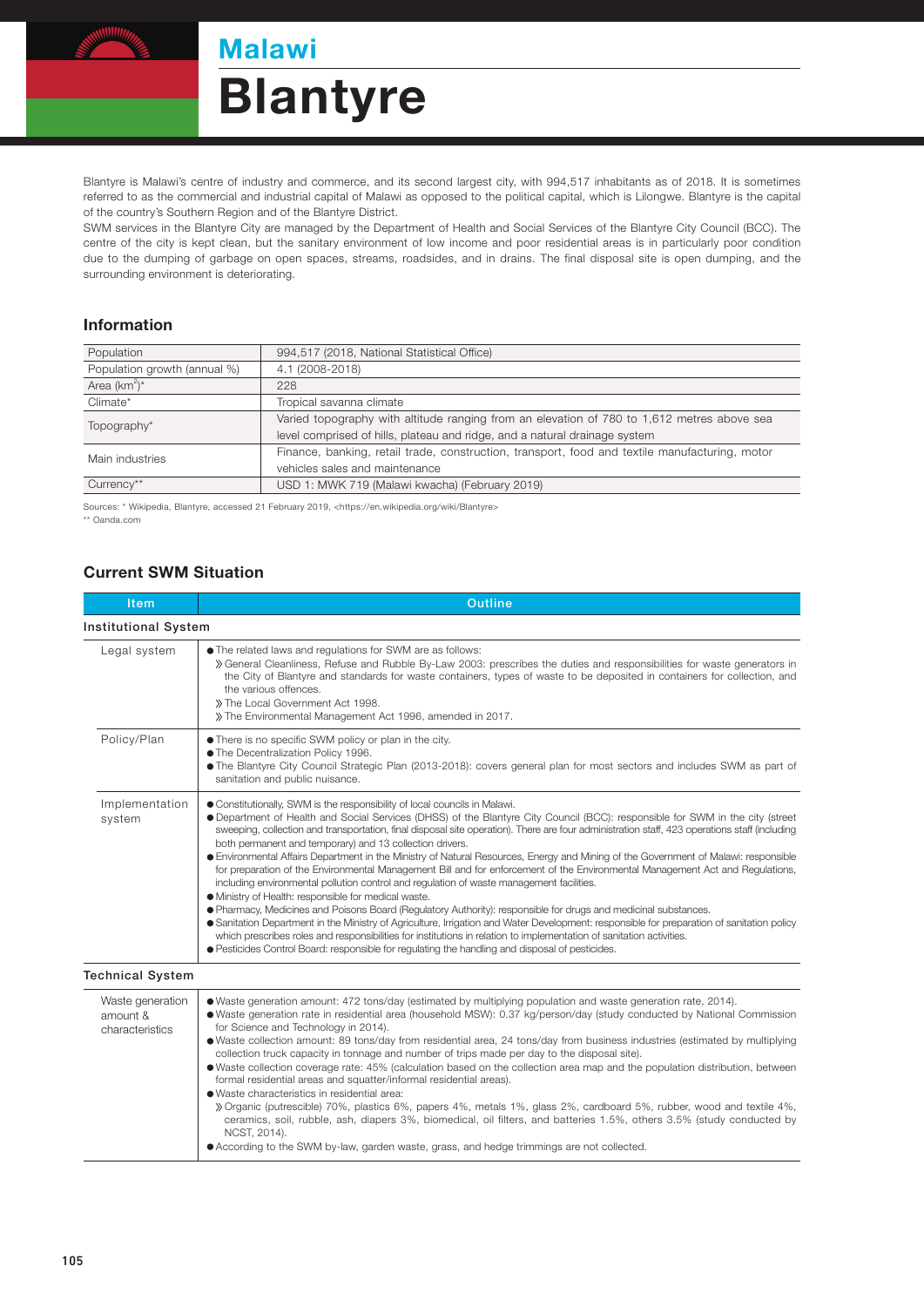| Item                                                                            | <b>Outline</b>                                                                                                                                                                                                                                                                                                                                                                                                                                                                                                                                                                                                                                                                                                                                                                                                                                                                                                                                                                                                                                                                                                                                                                                                                                                                                                                                                                                                                                                                                                                                                                                                                                                                                                                                                                                                                                                                                                                                                                                                                                                                                                                                                                                                                                                                                                                                                                     |
|---------------------------------------------------------------------------------|------------------------------------------------------------------------------------------------------------------------------------------------------------------------------------------------------------------------------------------------------------------------------------------------------------------------------------------------------------------------------------------------------------------------------------------------------------------------------------------------------------------------------------------------------------------------------------------------------------------------------------------------------------------------------------------------------------------------------------------------------------------------------------------------------------------------------------------------------------------------------------------------------------------------------------------------------------------------------------------------------------------------------------------------------------------------------------------------------------------------------------------------------------------------------------------------------------------------------------------------------------------------------------------------------------------------------------------------------------------------------------------------------------------------------------------------------------------------------------------------------------------------------------------------------------------------------------------------------------------------------------------------------------------------------------------------------------------------------------------------------------------------------------------------------------------------------------------------------------------------------------------------------------------------------------------------------------------------------------------------------------------------------------------------------------------------------------------------------------------------------------------------------------------------------------------------------------------------------------------------------------------------------------------------------------------------------------------------------------------------------------|
| Storage and<br>discharge/<br>Collection and<br>transportation/<br>Road sweeping | • The private sector participates in provision of waste collection services (especially for industries) and recycling activities.<br>• There are about 100 waste pickers collecting recyclable materials on the street and at disposal site. They form the major suppliers<br>of recyclable materials to the private recycling companies.<br>• The community is informed how to discharge waste such as collection day and time through neighbourhood information sharing<br>and direct public inquiry at the City Council by the residents.<br>• Self-disposal at generation source (open burning, waste pit disposal in the backyard and open dumping) exists.<br>• Waste separation at source is not practiced in the city.<br>• A road sweeping service is provided by the city in the city centre and major public roads.<br>• Waste is collected every day in the city centre and once a week in residential areas.<br>• Hauling distance from the city centre to the disposal site is between 5 and 20 km from the nearest to farthest collection area respectively.<br>• The BCC has six compactor trucks (two seven-ton compactor trucks, one three-ton compactor truck and three two-ton compactor trucks), of<br>which five are functional but three are now experiencing frequent breakdown due to old fleet and high cost of maintenance.<br>• The BCC also has seven waste collection trucks (three seen-ton skip handler trucks, two seven-ton non-compactor container trucks and two<br>three-ton trailer tractors), of which five are functional. The non-functionality of the vehicles is due to old fleet and high cost of maintenance.<br>• There is no transfer station in the city but there are 50 skip points, mainly for the market areas. In addition, there are 19 skip points<br>owned by private collection providers.                                                                                                                                                                                                                                                                                                                                                                                                                                                                                                                                |
| Intermediate<br>treatment/<br>Recycling                                         | • There are nine Materials Recovery Facilities (MRFs). Additionally, there are small-scale composting activities being piloted<br>utilising waste from selected markets and residential areas.<br>• MRF 1 (Plastic recycling):<br>» Location: S 15°46'17" E 34°59'11".<br>» Capacity: 2 tons/day.<br>» Operation hours: 24 hours.<br>» Waste amount: 2 tons/day (estimated from weighing scale).<br>• MRF 2 (Plastic recycling):<br>» Location: S 15°47'01" E 35°04'33".<br>» Capacity: 3 tons/day.<br>» Operation hours: 12 hours.<br>» Waste amount: 0.3 tons/day (estimated from weighing scale).<br>• MRF 3 (Steel recycling):<br>» Location: S 15°47'02" E 35°04'23".<br>» Capacity: 7 tons/day.<br>» Operation hours: 12 hours.<br>» Waste amount: 4 tons/day (estimated from weighing scale).<br>• MRF 4 (Plastic recycling):<br>» Location: S 15°47'26" E 35°01'03".<br>» Capacity: 1.5 tons/day.<br>» Operation hours: 24 hours.<br>» Waste amount: 1 tons/day (estimated from weighing scale).<br>• MRF 5 (Rubber recycling):<br>» Location: S 15°49'20" E 35°03'43".<br>» Capacity: 2 tons/day.<br>» Operation hours: 24 hours.<br>» Waste amount: 30 kg/day (estimated from weighing scale).<br>» Mostly operate in-house factory reject waste material and virgin products.<br>• MRF 6 (Plastic recycling):<br>» Location: S 15°47'30" E 35°04'41".<br>» Capacity: 4 tons/day.<br>» Operation hours: 13 hours.<br>» Waste amount: 2.6 tons/day (estimated from weighing scale).<br>» Recycles factory rejects.<br>• MRF 7 (Plastic recycling):<br>» Location: S 15°46'00" E 35°05'37".<br>» Capacity: 2.7 tons/day.<br>» Operation hours: 24 hours.<br>» Waste amount: 950 kg/day (estimated from weighing scale and production capacity).<br>• MRF 8 (Steel Recycling):<br>» Location: S 15°47'20" E 35°01'54".<br>» Capacity: 30 tons/day.<br>» Operation hours: 9.5 hours.<br>» Waste amount: 2 tons/day (estimated from weighing bridge).<br>• MRF 9 (Plastic recycling):<br>» Location: S 15°47'45.3" E 35°01'08".<br>» Capacity: 7 tons/day.<br>» Operation hours: 10 hours.<br>» Waste amount: 0.8 tons/day (estimated from weighing scale).<br>• Composting facility:<br>» Location: S 15°49'36" E 35°00'33.0".<br>» Capacity: 4 tons/day from market waste.<br>» Operation hours: 10 hours.<br>» Waste amount: 0.5 tons/day (estimated from weighing scale). |
| Final disposal                                                                  | • There is one dump site managed by the BCC:<br>» Location: S 15°46'52.45" E 35°5'49.89".<br>» Area: 20 hectares (currently only 5 hectares used since 1995).<br>» Operation hours: 10 hours.<br>» Waste disposal amount: 113 tons/day.<br>» Facility: embankment only.<br>» Operation: intermediate soil cover for area which is not used for several months.                                                                                                                                                                                                                                                                                                                                                                                                                                                                                                                                                                                                                                                                                                                                                                                                                                                                                                                                                                                                                                                                                                                                                                                                                                                                                                                                                                                                                                                                                                                                                                                                                                                                                                                                                                                                                                                                                                                                                                                                                     |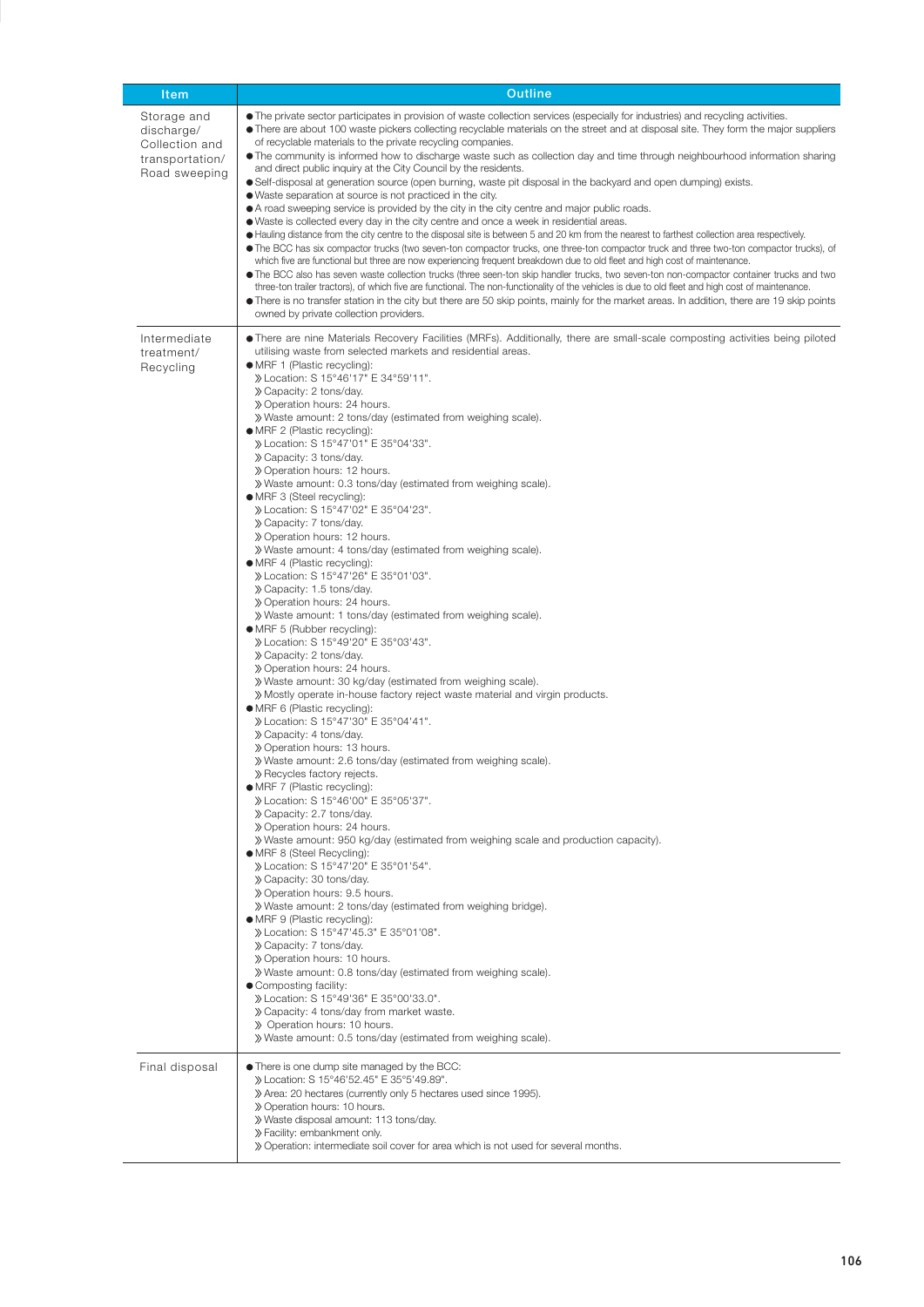| <b>Item</b>                                           | <b>Outline</b>                                                                                                                                                                                                                                                                                                                                                                                                                                                                                                                                                                                                                                |  |  |
|-------------------------------------------------------|-----------------------------------------------------------------------------------------------------------------------------------------------------------------------------------------------------------------------------------------------------------------------------------------------------------------------------------------------------------------------------------------------------------------------------------------------------------------------------------------------------------------------------------------------------------------------------------------------------------------------------------------------|--|--|
| <b>Financial system</b>                               | ● Total revenue for waste service: MWK 37,217,800.<br>● Total expenditure for waste service: MWK 593,658,395.<br>» MWK 182,219,304 for collection and transportation.<br>» MWK 12,849,094 for sweeping.<br>» MWK 15,088,118 for final disposal.<br>» MWK 401,589,997 for salaries and wages.<br>• Waste collection fees are not charged for household waste and institutional waste, but industrial waste is charged MWK<br>70,000/vehicle of 7 tons.<br>● Commercial and industrial waste is charged a tipping fee of MWK 40,000/truck of 7 tons.                                                                                            |  |  |
| Environmental<br>and social<br>considerations         | • There is no policy or law for supporting the informal sector.                                                                                                                                                                                                                                                                                                                                                                                                                                                                                                                                                                               |  |  |
| Donor support                                         | • Grant Aid by Government of Japan: donation of three compactors.                                                                                                                                                                                                                                                                                                                                                                                                                                                                                                                                                                             |  |  |
| Areas for<br>improvement<br>(in order<br>of priority) | • Financial issues: procurement of basic waste collection vehicles and containers (for squatter area) and improvement/<br>rehabilitation of final disposal site.<br>• Legal issues: enforcement of waste generator responsibility to finance waste management through charging system for<br>commercial/industrial waste.<br>• Technical issues: development of the recycling industry, including technology transfer and development of waste separation<br>system.<br>• Social issues: need a robust public awareness system and commitment of waste producers to take their responsibilities and<br>pay for the collection of their waste. |  |  |

#### Waste Amount at Each Stage of Waste Flow\*

| <b>Waste flow</b>                 | Amount**<br>(ton/day) | <b>Remarks</b>                                                                             |
|-----------------------------------|-----------------------|--------------------------------------------------------------------------------------------|
| <b>O</b> Waste generation         | 472                   | Waste generated at houses, offices, shops, restaurants, etc.                               |
| <b>2</b> Discharge to collection  | N/A                   | Waste discharged for collection services.                                                  |
| Self disposal                     | N/A                   | Disposal at generation sources, such as burning and burying.                               |
| <b>O</b> Recycling at source      | N/A                   | Reuse of materials, composting, sold to recyclers.                                         |
| <b>6</b> Collection and transport | 113                   | Waste amount collected and transported.                                                    |
| <b>O</b> Clandestine dumping      | N/A                   | Waste illegally disposed of in unknown location.                                           |
| <b>O</b> Treatment                | N/A                   | Material recycling, composting, incineration, etc.                                         |
| <b>@</b> Recycling/Reduction      | N/A                   | Recycled and/or reduced waste amount by material recycling, composting, incineration, etc. |
| <sup>O</sup> Residue              | N/A                   | Residue from treatment facilities.                                                         |
| <b>ID</b> Final disposal site     | 113                   | Waste amount brought into disposal sites.                                                  |
| <b>T</b> Recycling                | N/A                   | Recycled at disposal sites.                                                                |
| <b>@Final disposal</b>            | N/A                   | Waste amount finally disposed of at disposal sites.                                        |

\* Based on the waste flow chart on page.

\*\* Figures include estimated value.